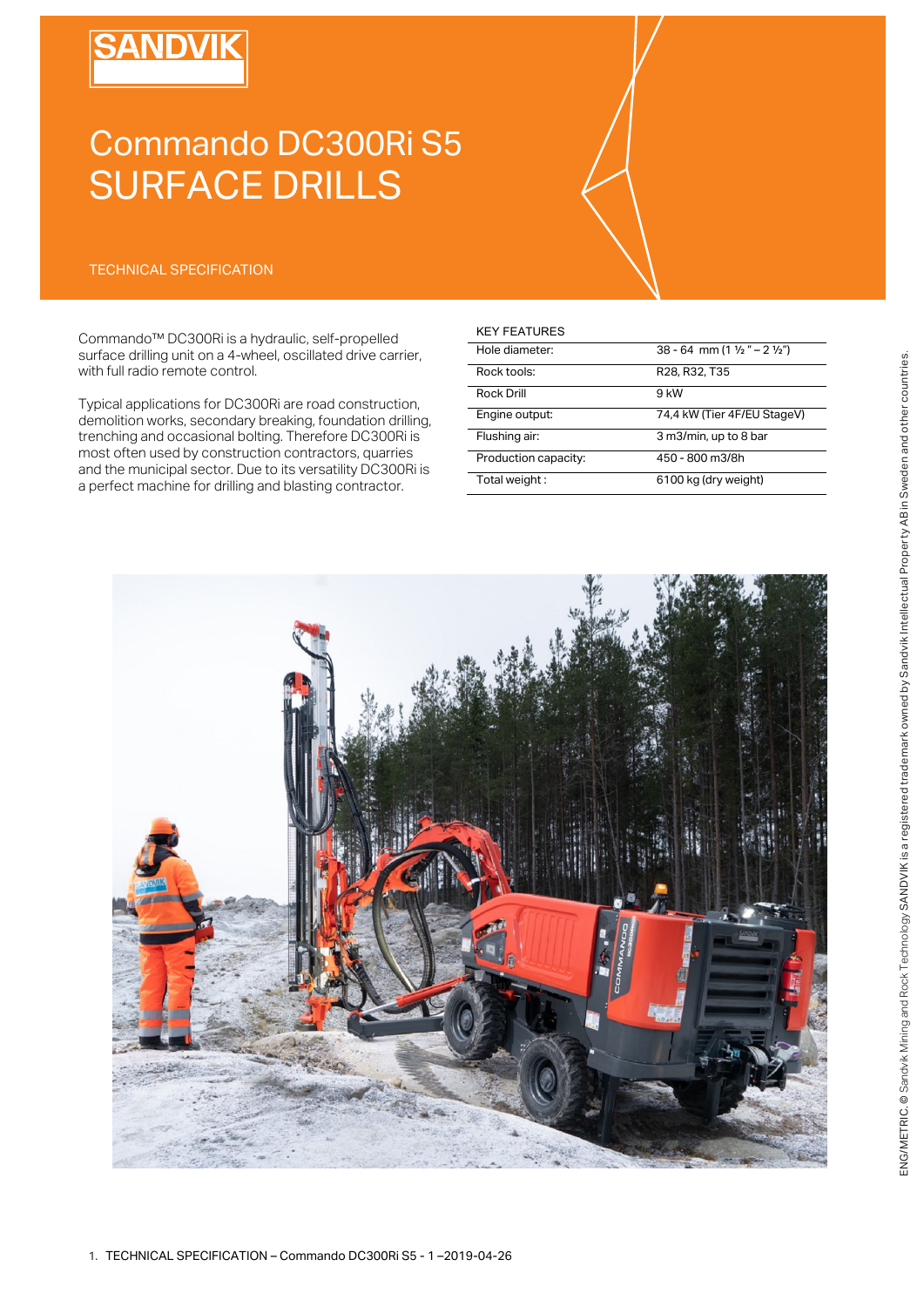## HYDRAULIC ROCK DRILL

| Rock drill              | <b>HL300</b>      |
|-------------------------|-------------------|
| Rock tools              | R28, R32, T35     |
| Operating pressure      | 180 bar           |
| Percussion rate         | 50 Hz             |
| Percussion output power | 9 kW              |
| Maximum rotation torque | 500 Nm at 170 bar |
| Shank lubrication       | Air / oil mist    |
| Flushing                | Air               |
| Weight                  | 92 kg             |

## FEED

| Feed type                   | Chain feed CF300                              |
|-----------------------------|-----------------------------------------------|
| Total length                | 5695 mm                                       |
| Rock drill travel           | 4065 mm                                       |
| Max. length of starter rod  | (14')                                         |
| Feed extension travel       | 800 mm                                        |
| Hole depth with starter rod | 3950 mm                                       |
| Feed/pull out force         | 20 kN maximum retrac, 6,5 kN<br>drilling max. |
| Feed swing                  | $45/45^{\circ}$                               |
| Feed tilt                   | $-15/+92^{\circ}$                             |

#### ROD CHANGER

| Rod changer type | RH400            |
|------------------|------------------|
| Storage capacity |                  |
| Rod length       | $14' + 12'$      |
| Max. hole depth  | 7.6 <sub>m</sub> |

#### BOOM

| Boom type         | DB300, articulated                             |
|-------------------|------------------------------------------------|
| Boom reach        | 4.3 m                                          |
| Drilling coverage | $12 \text{ m}^2$                               |
| Boom swing        | $+/- 45^{\circ}$                               |
| Collaring height  | $+1.9$ m / - 3.2 m                             |
| Horizontal holes  | Sideways, forwards (with roll-<br>over option) |
|                   |                                                |

| <b>POWERPACK</b>      |                    |
|-----------------------|--------------------|
| Engine type           | Caterpillar C3.6TA |
|                       | (Tier4F/StageV)    |
| DEF tank              | AdBlue, 19 L       |
| Max. tilt angles      | 35 <sup>°</sup>    |
| Number of cylinders   | 4                  |
| Engine output         | 74,4 kW / 2200 rpm |
| Transmission type     | Gearbox            |
| Screw compressor type | Enduro 12          |
| Air filters           | 2 pcs (FGP090)     |
| Fuel tank             | 1101               |

### HYDRAULIC SYSTEM

| ,,,,,,,,,,,,,,,,,,,,,,   |                     |
|--------------------------|---------------------|
| Number of gear pumps     | 4 pcs.              |
| <b>Filtration rate</b>   | 10 micron abs.      |
| Cooling capacity         | up to +50°C ambient |
| Hydraulic oil tank       | 90 I                |
| Shank lubrication device | SLU 14              |

| <b>CONTROL SYSTEM</b>              |                                                                  |
|------------------------------------|------------------------------------------------------------------|
| Control system type                | Sandvik SICA, PLC controlled<br>proportional electro- hydraulics |
| Tramming/boom/ drilling<br>control | PLC controlled                                                   |
| User interface                     | Radio remote and screen                                          |
| Control system diagnostics         | Graphical flow chart diagnostic<br>system                        |
| Drilling control system type       | iTorque                                                          |
| Antijamming system                 | For rotation and flushing                                        |
| Collaring control                  | Automatic                                                        |
| Preset drilling parameters         | 2 adjustable                                                     |
| Voltage                            | 24 VDC                                                           |

#### DUST COLLECTOR

| DUUT UULLLUTUIN          |                                   |
|--------------------------|-----------------------------------|
| Dust collector type      | <b>DC400H</b>                     |
| Capacity/vacuum          | 16 m3/min at 855 mm vacuum<br>H2O |
| Filter elements/material | 9 pcs/fiber                       |
| Total filter surface     | $7.2 \text{ m}$ 2                 |
| Primary cyclone          | n/a                               |
| Movable suction head     | Fixed suction head standard       |

| <b>CARRIER</b>      |                                                                                                 |
|---------------------|-------------------------------------------------------------------------------------------------|
| Ground clearance    | 380 mm                                                                                          |
| Tramming force      | 43 kN at 280bar, 31 kN at<br>200bar, 26 kN at 170 bar                                           |
| Max. tramming speed | Standard slow 2.4 km/h, fast<br>3,6 km/h and 4,7 km/h max<br>speed with fast tramming<br>option |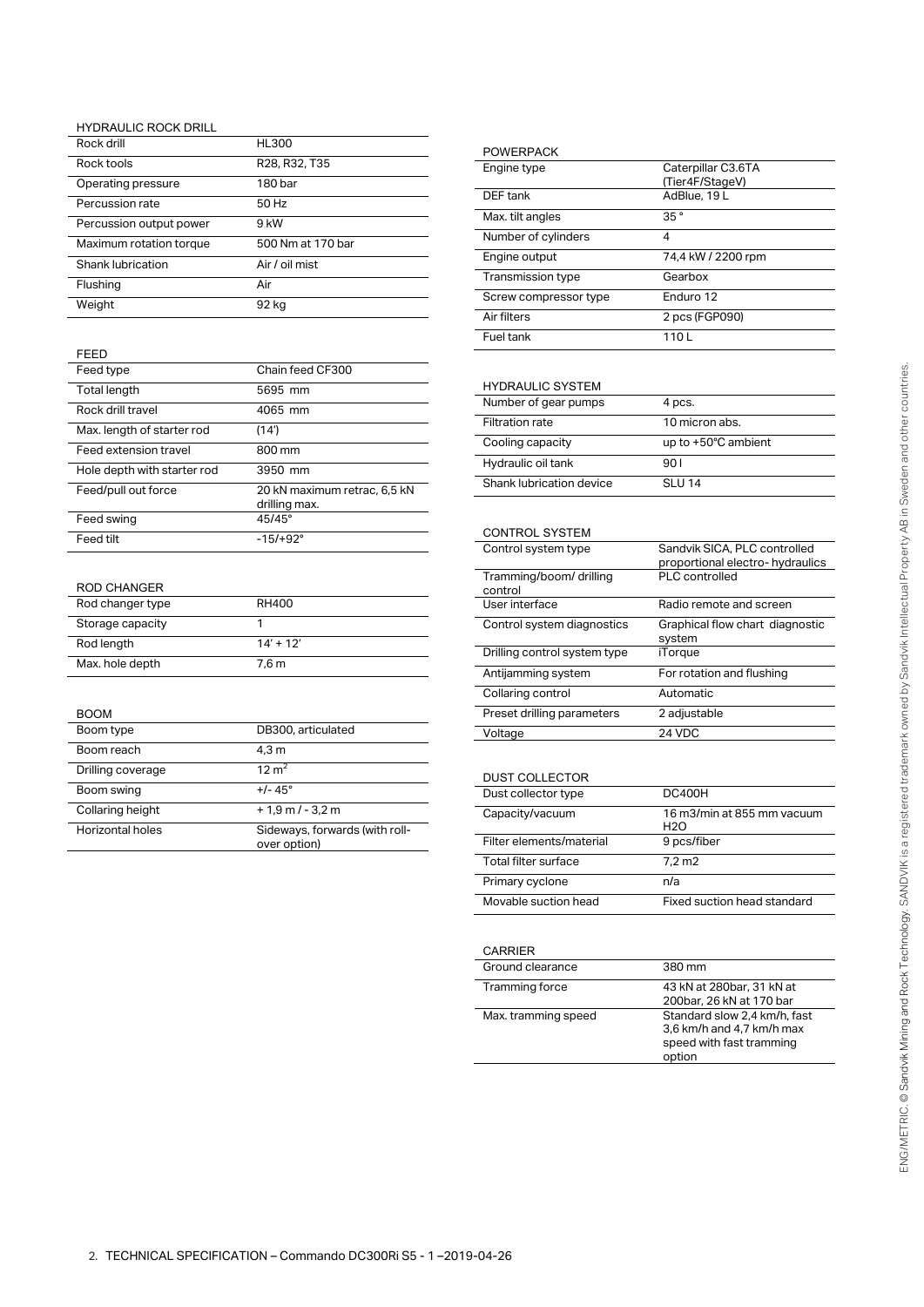| STANDARD COMPONENTS                                          |
|--------------------------------------------------------------|
| 1 pc Rock drill HL 300, hydraulic, 80cc Rotation motor       |
| 1 pc Chain feed CF 300 x 14/Pito 1, incl. one set of jaws    |
| 1 pc Boom DB 300 HD, articulated                             |
| 1 pc Carrier, rubber-tyred                                   |
| 1 pc Power pack, diesel driven, hydraulic pumps and on-board |
| compressor                                                   |
| 1 pc Hydraulic system, open center                           |
| 1 pc Sandvik SICA, PLC controlled proportional electro-      |
| hydraulics, electric,                                        |
| radio remote for boom, drilling and tramming controls        |
| delivery includes also cable between radio and unit          |
| 1 pc Dust collection system DC 400H, hydraulic               |
| 7 pcs Working lights (halogen)                               |
| 4 pcs Hydraulic jacks                                        |
| 1 Set Manuals, paper copy                                    |

| THE JAWS FOR DRILL STEELS |  |
|---------------------------|--|
|---------------------------|--|

| <b>DRILL STEEL</b> | <b>DRILL STEEL</b> | <b>RECOMMENDED</b>   |
|--------------------|--------------------|----------------------|
| <b>TYPF</b>        | <b>DIAMETER</b>    | <b>HOLE DIAMETER</b> |
| MF-rods            | R28/28 mm          | $38 - 43$ mm         |
| MF-rods            | R32/32 mm          | $43 - 64$ mm         |
| MF-rods            | T35/39 mm          | $54 - 64$ mm         |

| SELECTION OF OPTIONS                                          |  |  |
|---------------------------------------------------------------|--|--|
| TIMi for vertical holes and hole depth measuring              |  |  |
| TIMi horizontal holes measurement (requires TIMi)             |  |  |
| TIMi aligned holes with GPS and hole depth measurement        |  |  |
| Auto alignment for DC TIMi                                    |  |  |
| Rod handler for one rod                                       |  |  |
| Kit for alternative steels, each                              |  |  |
| Rod thread greasing                                           |  |  |
| Real time rock drill position                                 |  |  |
| Torque control                                                |  |  |
| Hydraulic roll-over for DC300Ri                               |  |  |
| Pressure filter for percussion line                           |  |  |
| Biogradeable hydraulic oil                                    |  |  |
| Central lubrication system Lincoln                            |  |  |
| Chain tracks                                                  |  |  |
| Electric fuel filling pump                                    |  |  |
| Hydraulic winch                                               |  |  |
| Remote screen interface (Tablet or mobile phone not included) |  |  |
| Led lights 7 pcs                                              |  |  |
| Led side lights 2 pcs                                         |  |  |
| Electric engine heater and float charger 230 V                |  |  |
| Exhaust gas purifier                                          |  |  |
| Fuel powered heater for engine                                |  |  |
| Jump start plug                                               |  |  |
| Dustmizer with flap feeder                                    |  |  |
| Flap feeder for dust collector                                |  |  |
| Flushing control automatics                                   |  |  |
| Shut down of suction for water holes                          |  |  |
| Raised dust collector                                         |  |  |
| Water flushing kit without water pump                         |  |  |
| Water pump for water flushing kit                             |  |  |
| Grinder Sandvik RG400                                         |  |  |
| Hydraulic connection for grinder                              |  |  |
| Steel wearing strips for chain feed                           |  |  |
| Spare radio remote transmitter                                |  |  |
| Shoulder harness for radio remote transmitter                 |  |  |
| Extra manuals, price will be added according to pricing sheet |  |  |
| First service kit for DC300                                   |  |  |
| Special tools for HL 300, field kit                           |  |  |
| Service agreement - select level from extra item              |  |  |
| SanRemo - select level from extra item                        |  |  |
|                                                               |  |  |